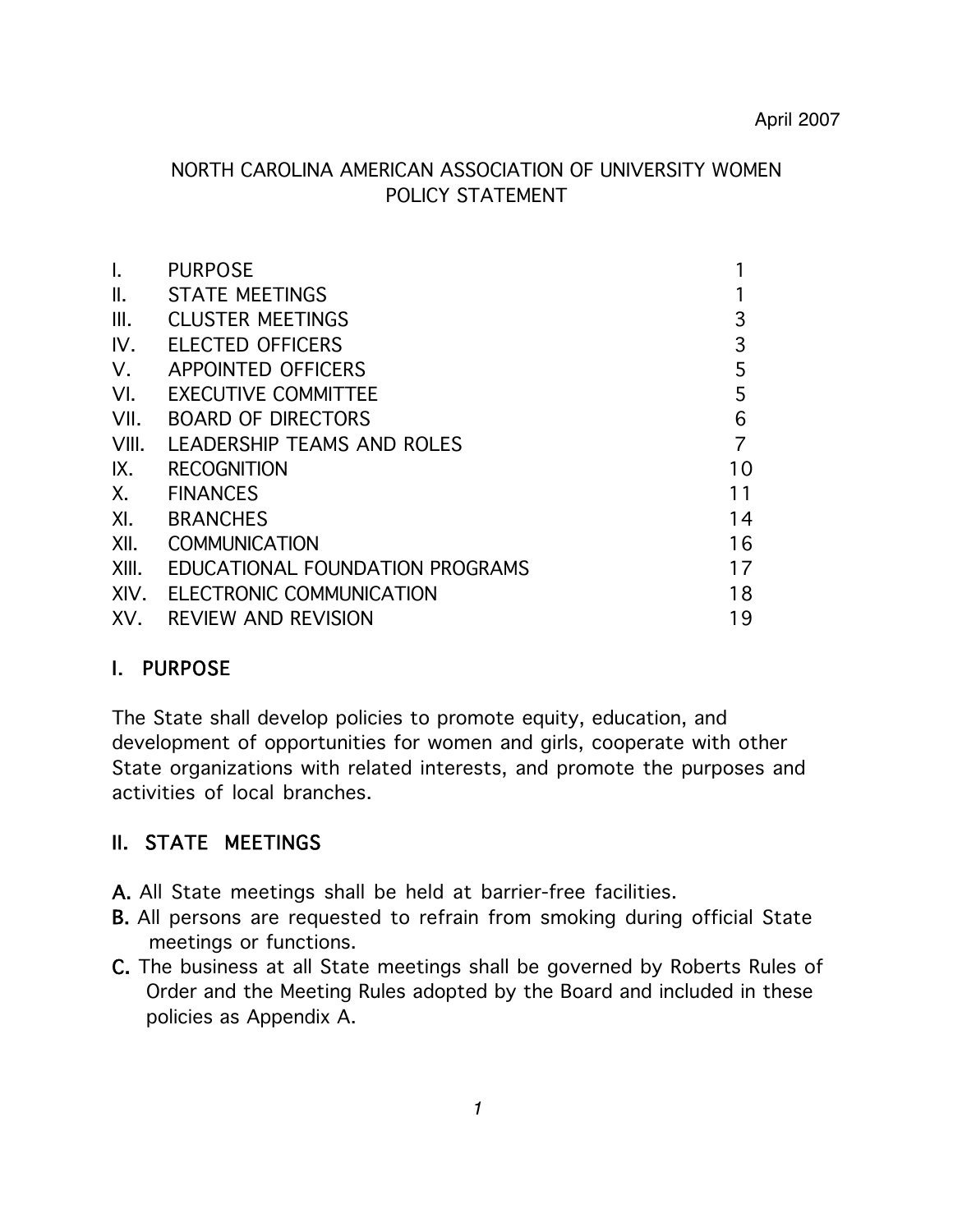### D. Convention

- 1. The State President, after consulting with Program Vice President and the Events Leadership Team, shall appoint the Convention Coordinator. The Convention Coordinator position may be held by two persons.
- 2. The Convention Coordinator, in consultation with members of all leadership teams, shall refer to the State Convention Guidelines document which is appended to, and part of, these policies (as Appendix B) in planning all aspects of the convention, including dates, location, registration, credentialing, program, fees, and all convention income and expenses.
- 3. Resolution (s) to be presented at the Convention from any branch or committee shall be sent to the Parliamentarian and a copy to the State President, at least fifteen (15) days prior to the Convention. If a fifteen day notification is not possible, the Convention may hear the Resolution by a vote of two-thirds (2/3) of the delegates present.
- 4. Election Procedures
	- a. Prior to the annual Convention, the President shall appoint a three-member Election Committee, one of which shall serve as chair, to manage all aspects of the annual election.
	- b. The President shall appoint a Credentials Committee, which shall certify members as eligible to vote, based on Article XII, Section 2, of the State Bylaws. Only individuals certified as eligible to vote by the Credentials Committee shall do so.
	- c. The Elections Committee may request evidence of voting credentials prior to issuing ballots.
	- d. A member of the voting body shall cast no more than one vote.
	- e. A branch president may delegate her/his vote to any member of her/his branch in attendance at the Convention, provided that the branch president has notified the Credentials Committee of her/his proxy.
	- f. No delegate from any branch has more than one (1) vote.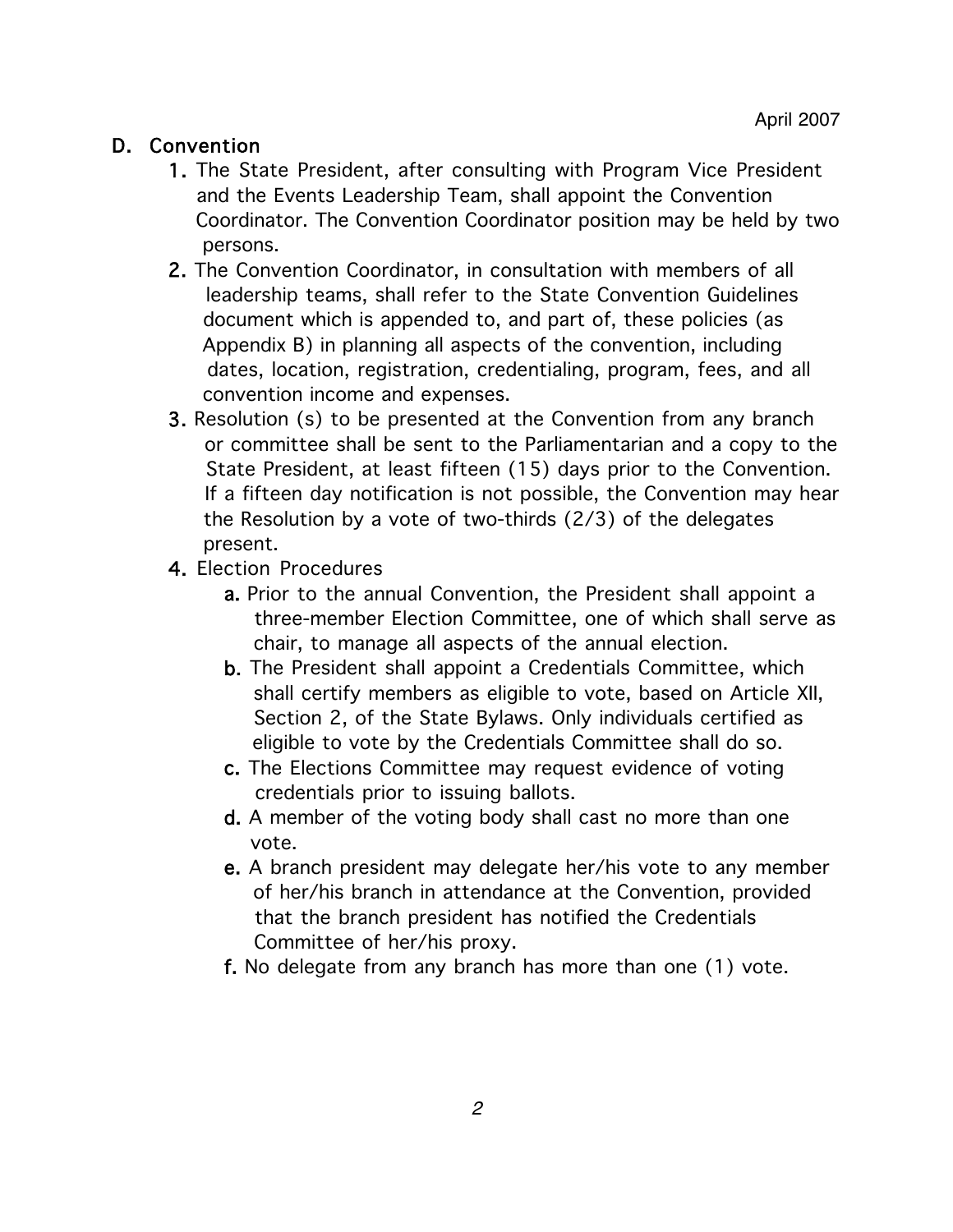### E. Other State Meetings

- 1. The State may schedule other such meetings as are necessary to conduct the business of the State (such as leadership training) or to contribute to advancing the mission of the organization.
- 2. The incoming or continuing President may call meetings of the Incoming Executive Committee and Board of Directors prior to the start of the fiscal year (July 1) for the purpose of approving appointments and making plans for the coming year.
- 3. The date, place, program and budget for such meetings must be approved by the Executive Committee, based on recommendations from the Events Leadership Team.

# III. CLUSTER MEETINGS

"Clusters" are groups of branches that are relatively close geographically. Each branch is encouraged to coordinate with the other branches in its cluster by:

- A. sharing newsletters or other communication vehicles.
- B. making sure members in other branches of the cluster are invited to major branch events.
- C. sending a branch representative to the major events of the other branches.
- D. cooperating on projects that would affect the entire area.
- E. holding meetings where all members from all the branches are encouraged to attend if such meetings can be scheduled and programmed to support mutual interests.

### IV. ELECTED OFFICERS

- A. The elected officers shall include the President, Program Vice President, Membership Vice President, Treasurer, Secretary and President-Elect.
- B. The duties of these elected officers shall be defined by Association job descriptions referenced at www.aauw.org/job descriptions and other program materials available from Association for elected officers.
- C. All elected officers will submit timely, relevant information for the general membership to the chairperson of the Communications Leadership Team on a regular, ongoing basis and at the request of the Newsletter Editor and Web Site Manager.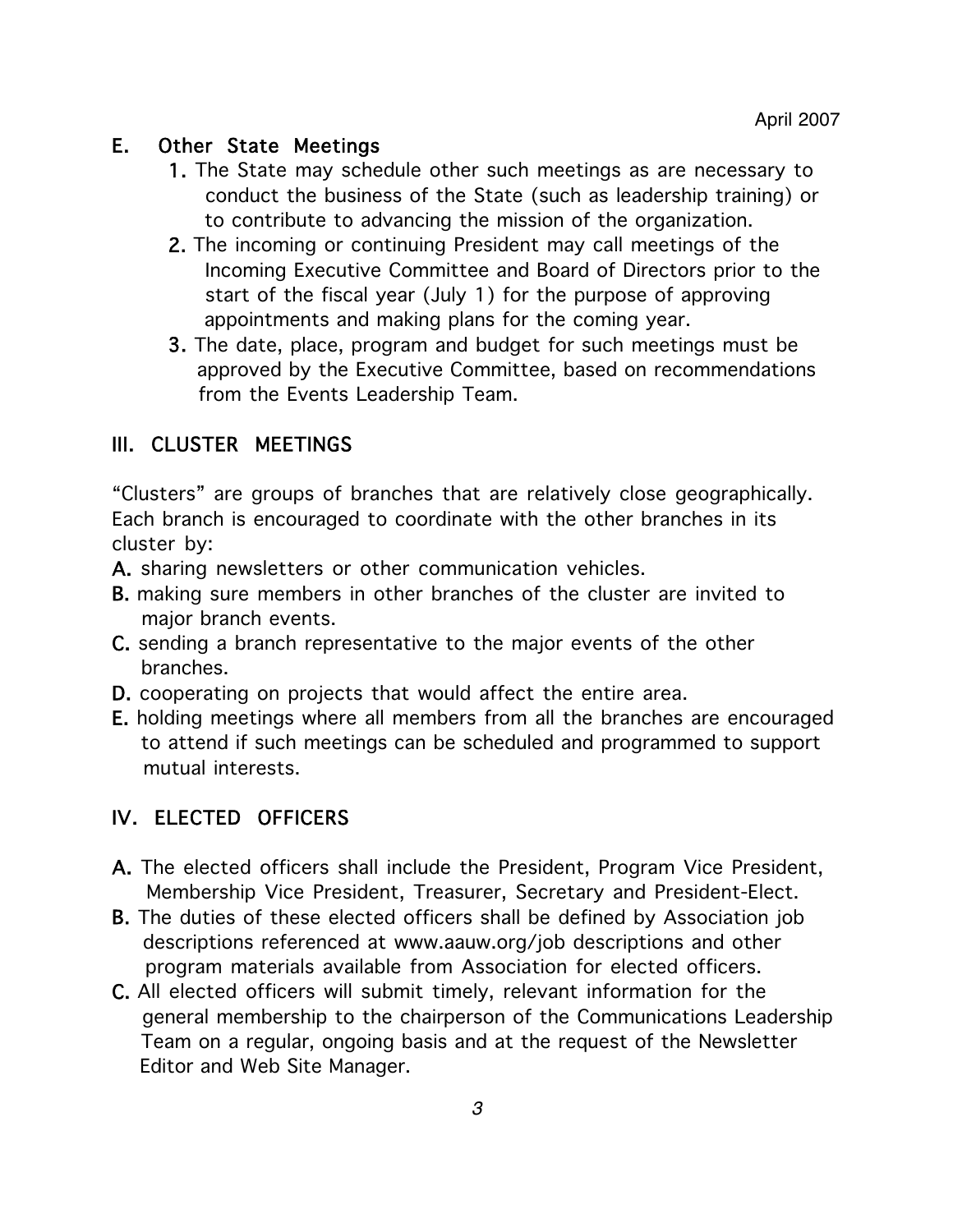### D. The President shall

- 1. procure and deliver the Juvenile Literature Award winning book to the Special Collections Librarian at the University of North Carolina at Charlotte or delegate that task to an appropriate member of the State.
- 2. visit as many branch, State, regional and national meetings as possible.
- 3. ensure that all elected and appointed officers understand the expectations of their jobs and have appropriate documents describing them.
- 4. serve as an exofficio member of all committees except the Nominating Committee.
- 5. act as the contact for AAUW NC in all matters for which another contact has not been appointed.
- 6. fill all appointed positions with the approval of the Executive Committee.

### E. The Secretary shall:

- 1. call the roll and record the attendance at all Board meetings.
- 2. record the minutes of the meetings of the State Board of Directors and the Executive Committee.
- 3. make the minutes available to all members and the Regional Director as required.
- 4. file all written reports presented at State meetings.
- 5. have available at all meetings a copy of the Association Bylaws, the State Bylaws, the policy statement, and a list of State officers, committees, and Branch Presidents.
- 6. submit an annual report of each year's work to the State President.

### F. Terms of Office

- 1. Two (2) people may be elected to these positions to serve as a team in these positions.
- 2. Positions for elected officers which are co-chaired by two (2) persons have one vote. In the events the co-chairpersons cannot agree on a position, they shall abstain from voting.
- 3. The terms of each elected officer shall begin on July 1.
- 4. Elected officers shall serve for a term of two (2) years or until their successors have been elected or appointed and have assumed office.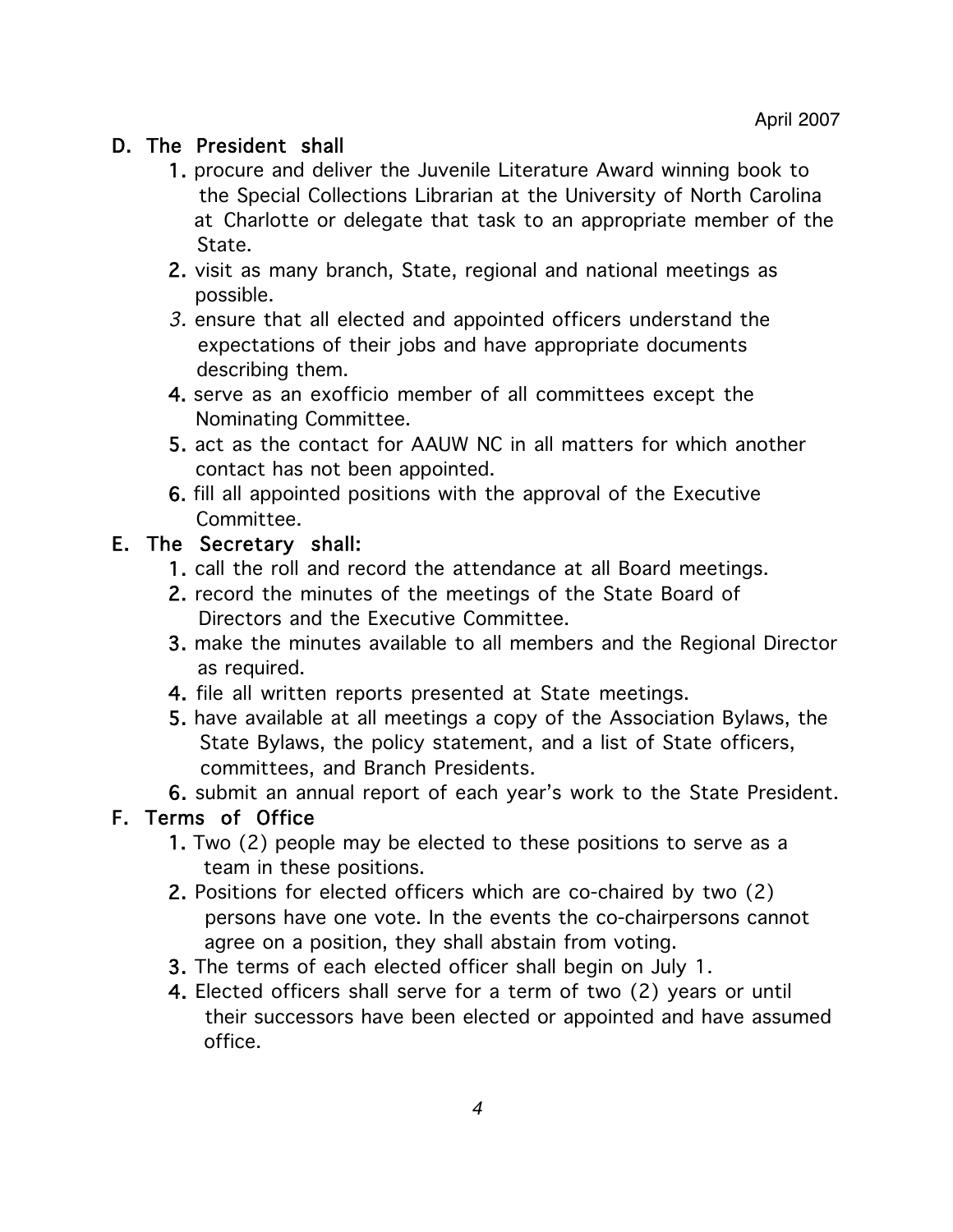#### April 2007

5. No elected officer shall hold the same office for more than two (2) consecutive terms.

# G. General Duties of Elected Officers

- 1. meet expectations and assume responsibilities as described in the Association job descriptions.
- 2. submit written reports for each board meeting.
- 3. participate in the Executive Committee meetings.
- 4. attend local, state, regional and national meetings as time and finances permit.
- 5. maintain a "turnover" packet that will inform her/his successor in office about specific resources and guidelines necessary to do the job.

# V. APPOINTED OFFICERS

- A. The appointed officers shall include a Parliamentarian, chairpersons of all leadership teams and such other officers as necessary to conduct the business of the State.
- B. All appointed officers will submit timely, relevant information for the general membership to the chairperson of the Communications Leadership Team on a regular, ongoing basis and at the request of the Newsletter Editor and Web Site Manager.

### C. Terms of Office

- 1. They shall be appointed by the President with the approval of the Executive Committee.
- 2. Two people may be appointed to these positions to serve as a team in these positions.
- 3. Positions for appointed officers which are co-chaired by two (2) persons have one vote. In the events the co-chairpersons cannot agree on a position, they shall abstain from voting.
- 4. The term of each appointed officer shall expire when the appointing President leaves office.
- 5. Appointed officers may serve for a term of two (2) consecutive terms.

# VI. EXECUTIVE COMMITTEE

The Executive Committee is composed of all elected officers. The Executive Committee shall: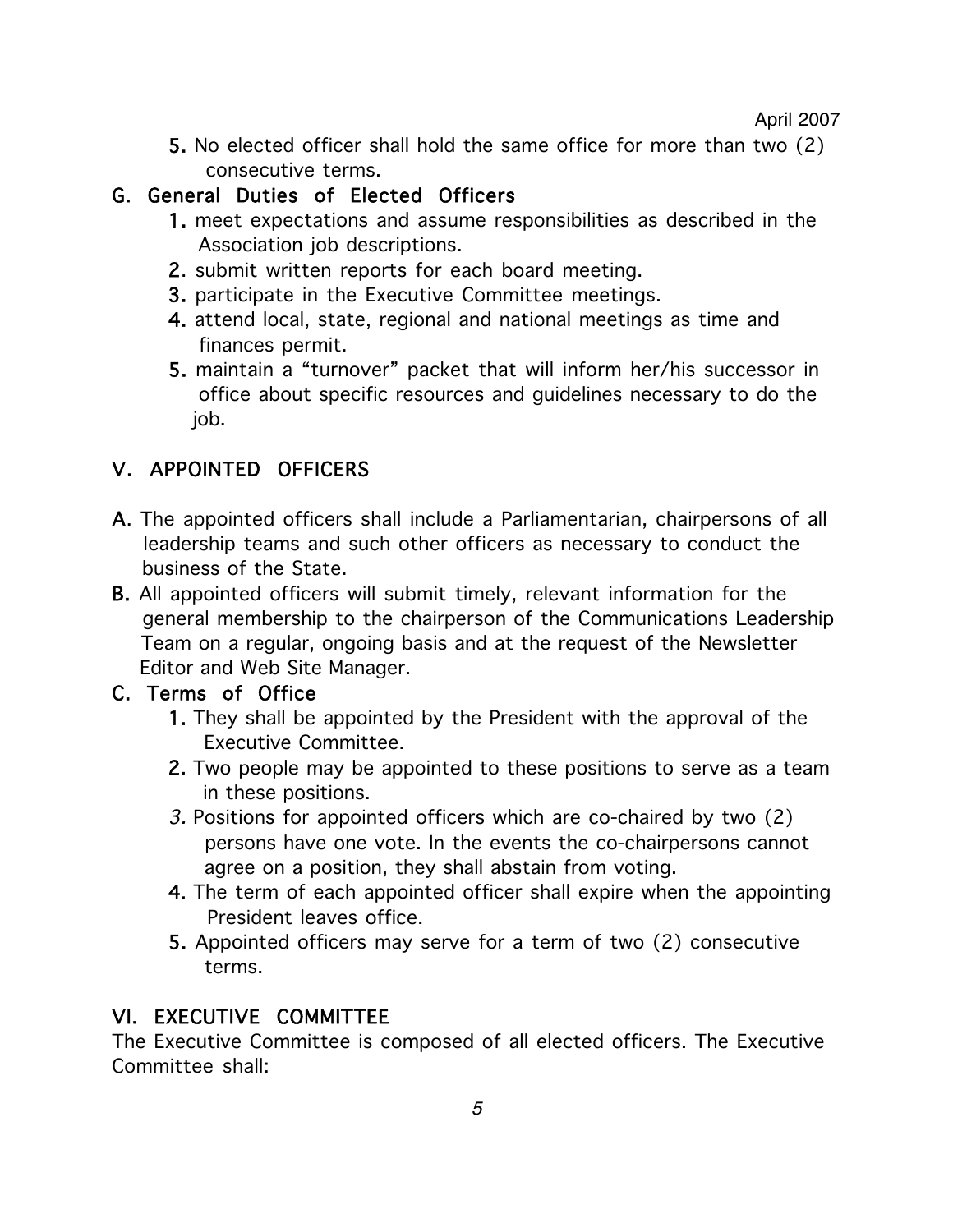- A. determine the special committees necessary for the work of the State, and recommend for Board of Directors' approval the establishment of special teams or committees necessary to perform the programs of the State.
- B. act on the recommendation of the President for the appointment of chairs of leadership teams and other appointed positions.
- C. act on the recommendation of the President for the appointment of the chair of the Nominating Committee.
- D. act as the Finance Committee to oversee the preparation of the budget and in consultation with the Treasurer, recommend adjustments to the budget when appropriate.
- E. oversee a strategic planning process and engage the Board of Directors in monitoring the plan.
- F. make recommendations to the Board of Directors.
- G. act for the Board of Directors in the interim between meetings of the Board whenever necessary but not assume those duties specifically delegated to the Board as provided in the State Bylaws, Article X Section 2.

H. report its activities and actions to the Board of Directors.

I. propose and present the agenda for all Board meetings.

J. perform such duties as may be assigned by the Board of Directors.

# VII. BOARD OF DIRECTORS

The Board of Directors is composed of all Branch Presidents, elected officers and appointed officers.

# A. Duties

- 1. The Board of Directors shall
	- a. approve the budget and accept the final accounting report.
	- b. approve the program for State meetings.
	- c. approve the establishment of special teams or committees.
	- d. fill a vacancy in any office except the office of President.
- 2. A Branch President who is unable to attend a Board of Directors meeting may delegate the Branch President's vote to another member of AAUW NC. The person who represents a Branch President at a Board meeting shall have a conversation with the Branch President both before and after the Board meeting.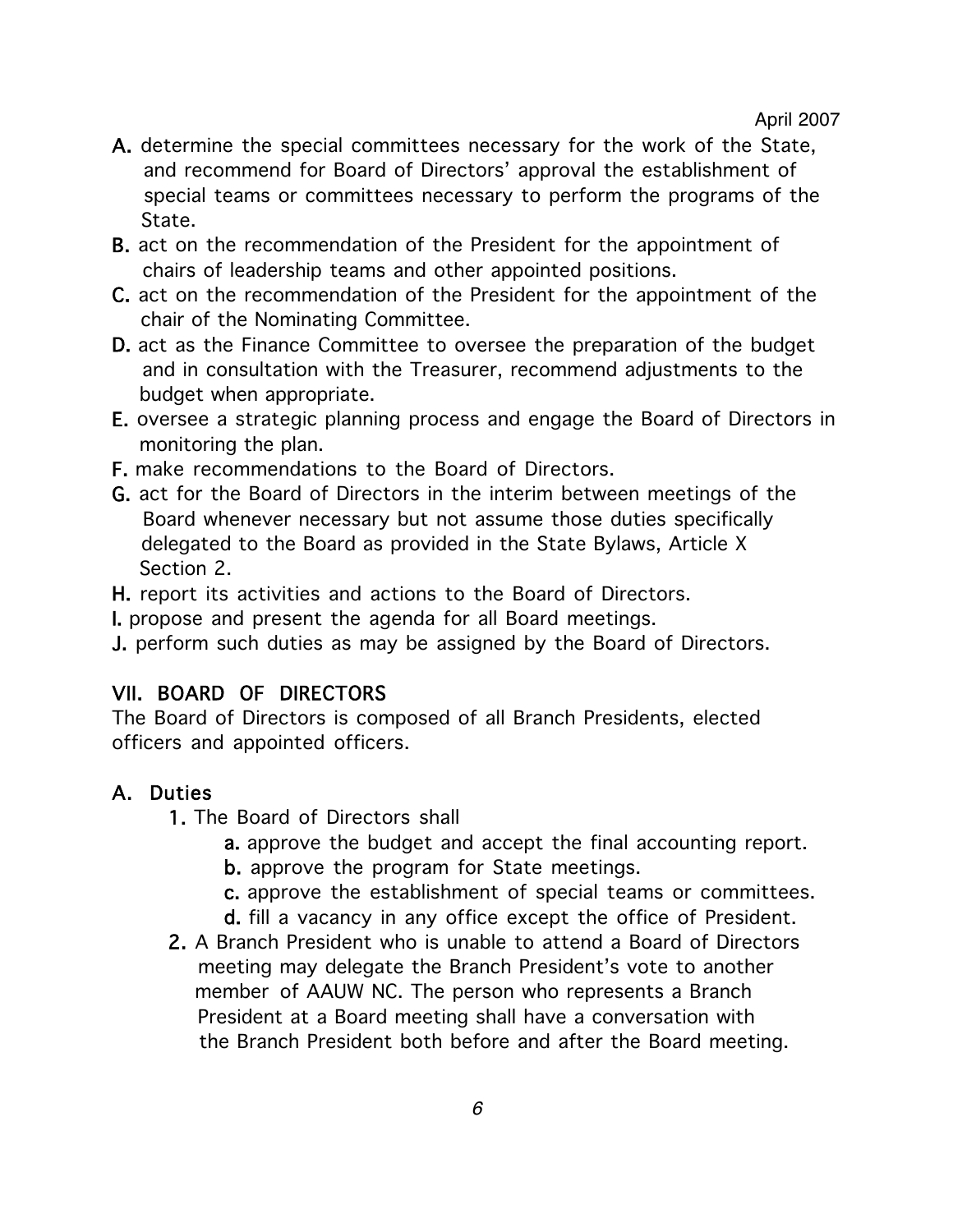3. An elected or appointed officer of AAUW NC may also represent a Branch President at a Board meeting but may have no more than one vote. This representation must be by mutual consent.

## B. Expectations for Board Members

- 1. attend all Board meetings.
- 2. demonstrate a financial commitment to the organization to the greatest extent possible.
- 3. recruit new volunteers.
- 4. set goals for assigned areas of responsibility.
- 5. provide written reports for each Board meeting if appropriate.
- 6. continually advise and comment on the overall plans for the organization.
- 7. submit timely, relevant information for the general membership to the Communications Leadership Team.

# VIII. LEADERSHIP TEAMS AND ROLES

When possible, the composition of the collective leadership of AAUW NC shall represent the demographic, ethnic and age diversity of the State.

# A. Leadership Teams

AAUW NC will be structured around the concept of leadership teams that will conduct and carry out the mission of the organization, with direction and guidance from the Board of Directors.

- 1. Each leadership team will have a chairperson(s) who is appointed by the President.
- 2. Leadership teams will be composed of members of the Board of Directors and at-large members of AAUW NC.
- 3. Each leadership team will define at least one goal each year. using the SMART progress (Specific, Measurable, Assigned to someone, Realistic with a Time frame) to develop those goal(s) and evaluate progress in meeting those goal(s) at the end of the year.
- 4. The chair of each leadership team shall submit an annual report to the State President and/or the membership and, when required, to the appropriate staff member at the Association office.
- 5. Each leadership team will have at least one appointed representative on the Board of Directors.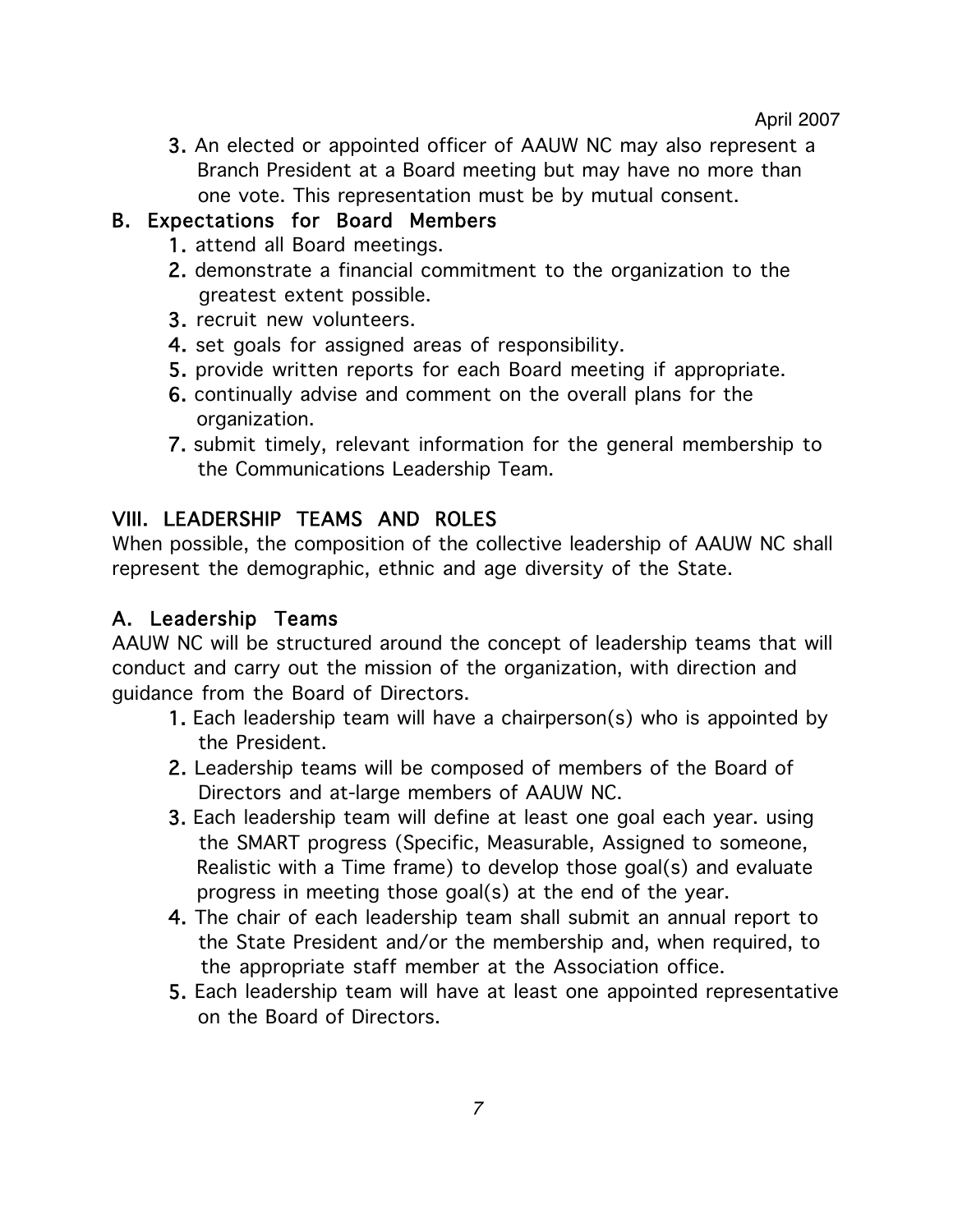## B. The Advocacy Team shall

- 1. address public policy, international equity and educational equity issues.
- 2. act as a liaison to coalitions which support the mission of AAUW NC.
- 3. present public policy resolutions and platforms for approval at Board meetings and Convention.

### C. The Events Team shall

- 1. take responsibility for organizing and carrying out the State Convention and all other State meetings approved by the Board of Directors.
- 2. make arrangements for upcoming Conventions and Board meetings.
- 3. annually update the State Conventions Guidelines document.
- 4. prepare/train branch members that will be holding the next Convention.

### D. The Communications Team shall

- 1. maintain the AAUW NC web site.
- 2. print and distribute the AAUW NC newsletter on a regular, ongoing basis to all members of AAUW NC and MALs.
- 3. work with all leadership teams to oversee communications with branches when appropriate.
- 4. oversee all other aspects of AAUW NC relations with the media.

### E. The Fundraising Team shall

- 1. coordinate efforts to raise money for the Education Foundation and the Legal Advocacy Fund.
- 2. coordinate efforts to raise money for AAUW NC and other entities.

### F. The Membership Development Team shall

- 1. advance leadership development in general at the local and State level.
- 2. maintain working relationships with colleges and universities in the State to attract more C/U partners.
- 3. support branches in their efforts to recruit new members.
- 4. develop and carry out branch recognition programs.
- 5. make other recommendations to strength the capacity of branches to maintain and increase membership.

# G. The Administration Team shall

- 1. update and monitor State policies and bylaws.
- 2. oversee and monitor the budget, in consultation with the Executive Committee.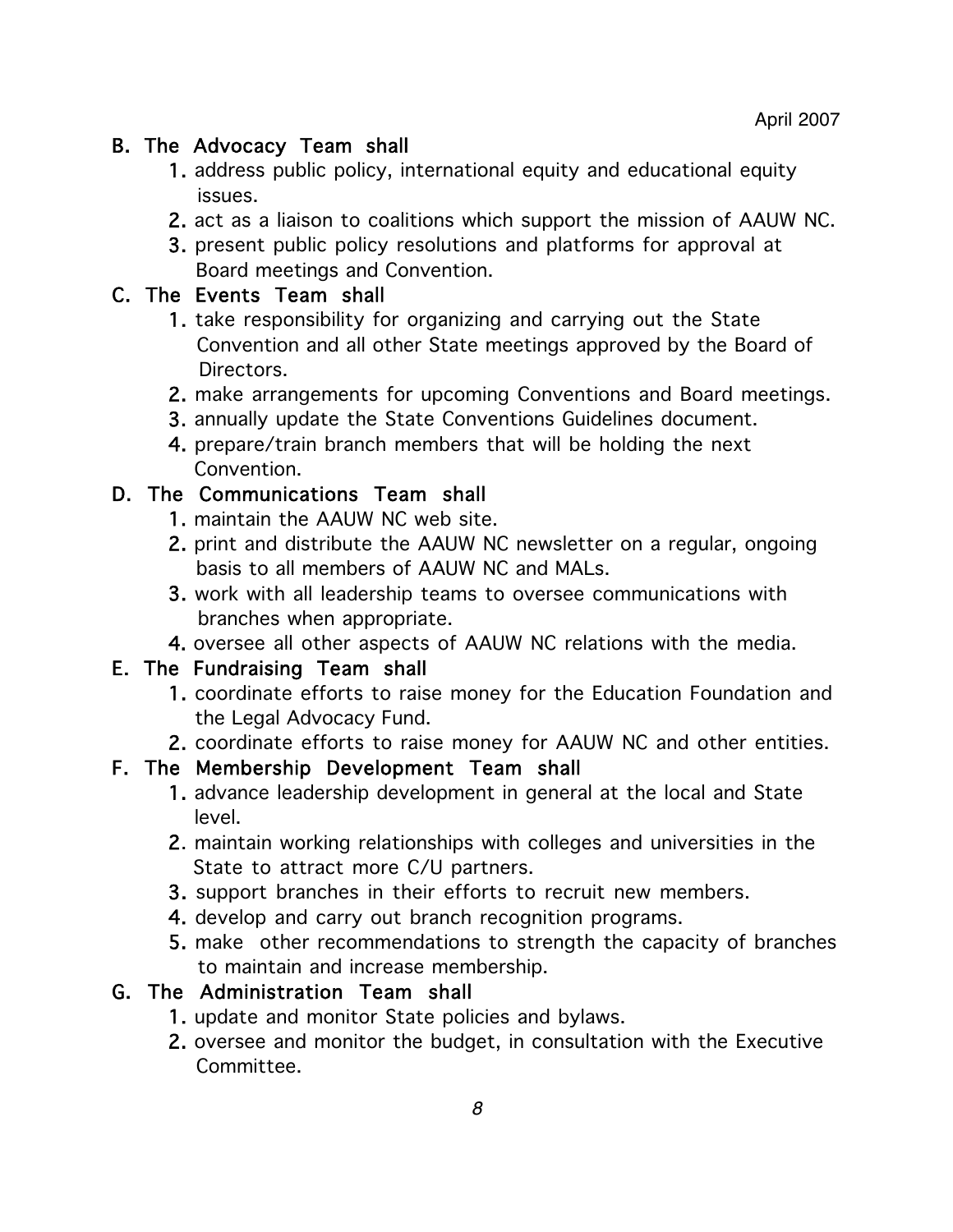- 3. assemble and prepare regular communications to branches.
- 4. maintain master lists of contacts.
- 5. work with the Events Committee to arrange the logistics of all state meetings, including the preparation of agendas, reports, handouts, etc.
- 6. ensure state records are archived appropriately.
- 7. route inquiries about AAUW NC business and AAUW NC information in general to appropriate contacts.

### H. The Nominating Committee

The Nominating Committee will work closely with the Membership Development Team to assure there is continued leadership on the Executive Committee by seeking and proposing qualified candidates for elected officer positions.

- 1. Each year the outgoing Nominating Committee will present a list of five (5) candidates to serve as the Nominating Committee for the upcoming year.
- 2. The committee shall be elected by the voting body at the **Convention**
- 3. All five members shall have served as a branch officer and no two of the five members shall come from the same branch.
- 4. In the event that an elected member of the Nominating Committee is proposed as a candidate for office and agrees to stand for nomination, the place on the Nominating Committee shall be assumed by an alternate elected by the Executive Committee. Any branch, Board member, or individual member may propose nominees for an elected office to the Nominating Committee.
- 5. The President will appoint the chairperson of the Nominating Committee.
- 6. The chairperson of the Nominating Committee will be an appointed member of the Board of Directors.

### I. Leadership Roles

- 1. All leadership teams will work together and support the work of other teams when and where appropriate.
- 2. Some leadership roles do not fit "neatly" into one of the leadership team categories.
	- a. One that is especially important is the work currently done by the Diversity Task Force.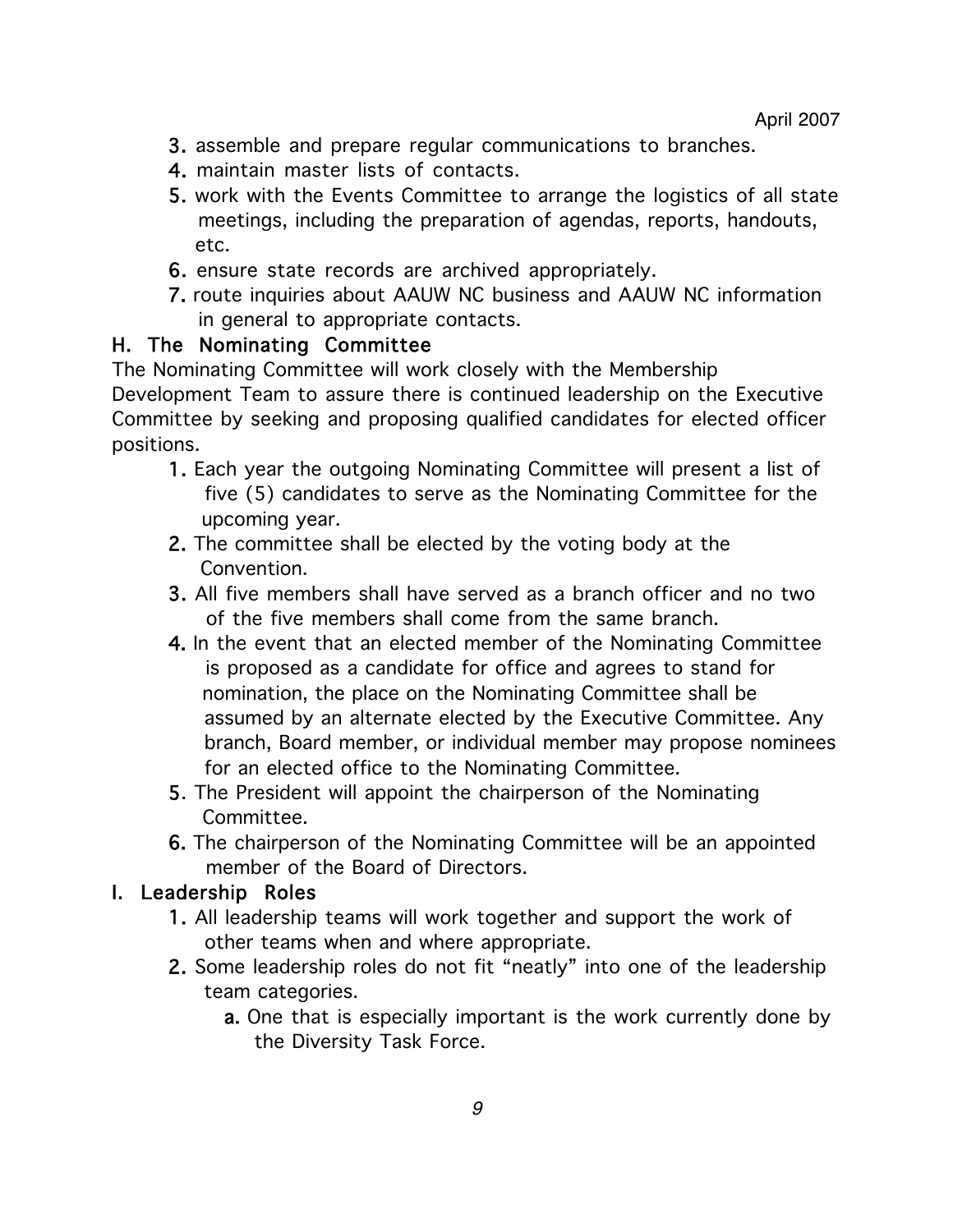- b. Another role centers on the need to plan programs/events other than Convention, State Board meetings and other AAUW NC business-related activities.
- 3. The Board of Directors reserves the right to define other leadership roles and leadership structures which serve the mission of the organization and to act on proposals to strengthen the organization through recognition and inclusion of such roles/structures in the operation of the organization.

# IX. RECOGNITION

The Membership Development Leadership Team is responsible for overseeing recognition activities conducted on behalf of AAUW NC.

# A. AAUW NC 100 Club

- 1. The AAUW NC 100 Club shall recognize members of AAUW NC who during a calendar year make a financial contribution of at least \$100 to AAUW NC or devote at least 100 hours to AAUW at any level.
- 2. Those who make a financial contribution of at least \$100 may also designate their contribution "in honor" of someone.
- 3. Members of the club and the honorees will be recognized at the State Convention.
- 4. The President shall be responsible for announcing the application procedures, and appointing a working group to certify the club members and to work with the Program VP to ensure that the recognition at Convention is appropriate. The Treasurer shall be an ex officio member of this working group.

### B. AAUW NC Branch Recognition Program

AAUW NC values its branches and their contributions to advancing the AAUW mission and shall implement a local recognition program to recognize these efforts. The President, with the support of the Membership Development Team, shall be responsible for ensuring this program is implemented.

### C. AAUW NC Grants to Branches

AAUW NC may award grants to the branches from AAUW NC funds, following a process recommended by the Membership Development Leadership Team and approved by the Board of Directors.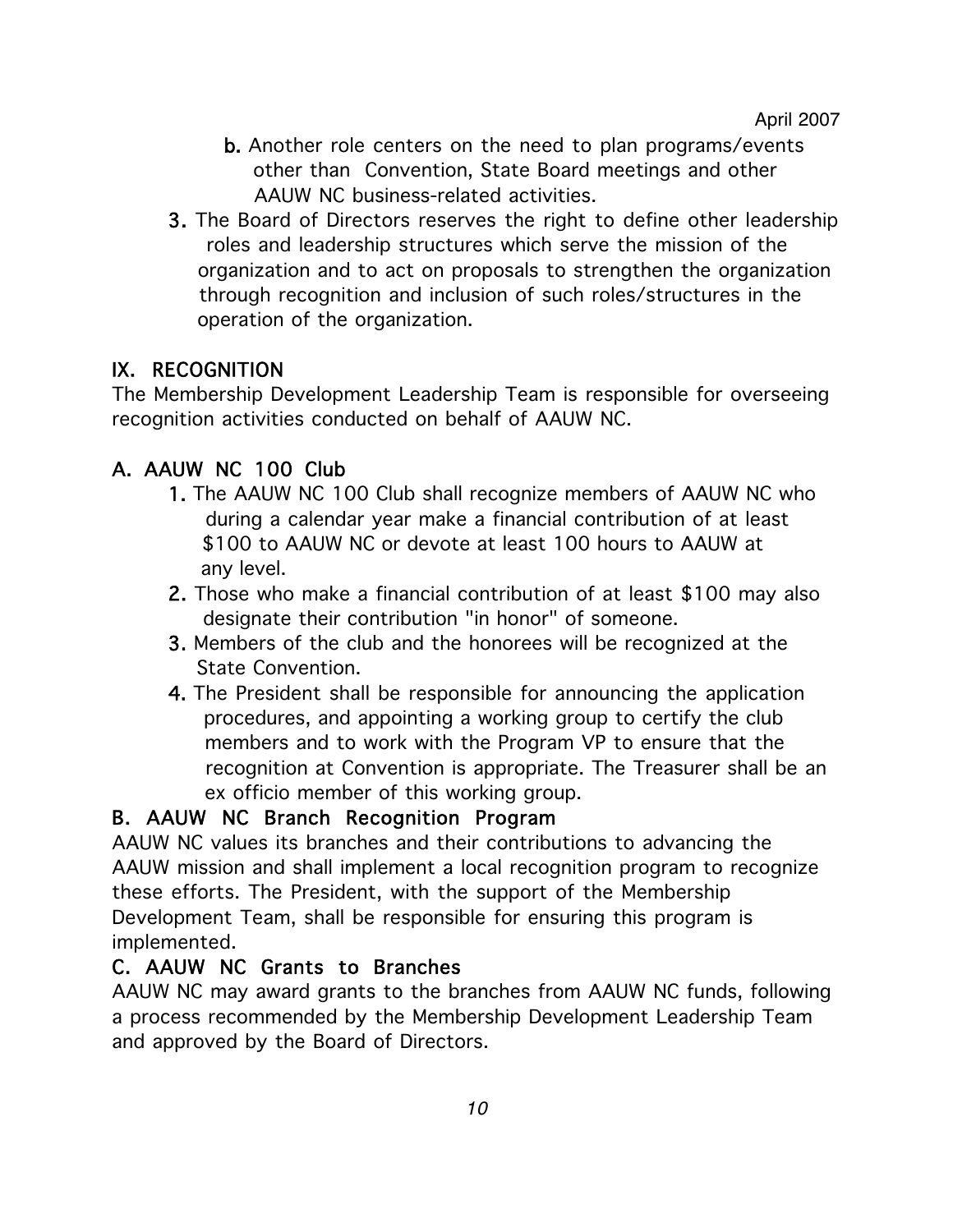# X. FINANCES

- A. The Treasurer and one other member (to be named by the President) will be added to the signature card on all financial accounts.
- B. The budget will reflect the team structure of the leadership for AAUW NC.
	- 1. The budget will outline income and expenses for each of the six leadership teams, the Executive Committee and one "Other" miscellaneous category.
	- 2. The budget process will be "team based." Members of each leadership team will provide input to the chairperson of their team regarding projected income and expenses for their team.
	- 3. The chairperson of each team is responsible for forwarding its budget information to the Executive Committee and the Treasurer in a timely fashion in preparation to draft a budget.
	- 4. The President will propose the budget for the Executive Committee line item and the "Other" miscellaneous line item.
	- 5. The budget will be developed by the Treasurer, the Executive Committee and presented for approval by the Board of Directors.
	- 6. Once approved, the budget will be sent to the general membership for their information no later than thirty (30) days before the start of the fiscal year.

### C. Oversight

- 1. The chairpersons of each leadership team will oversee the budget for their team.
- 2. The Executive Committee will oversee the budget for the Executive Committee and the "Other" line items.
- 3. A final accounting statement will be prepared by a qualified financial consultant who is not a member of the Board of Directors at the end of each fiscal year and presented to the Board for their approval.

# D. Budget Adjustment

- 1. The Treasurer shall poll all team leaders and other Board members by March 15 to determine if they have incurred or anticipated any additional expenses before July 1.
- 2. The budget may be adjusted with Board approval to cover anticipated expenses at any point in the fiscal year.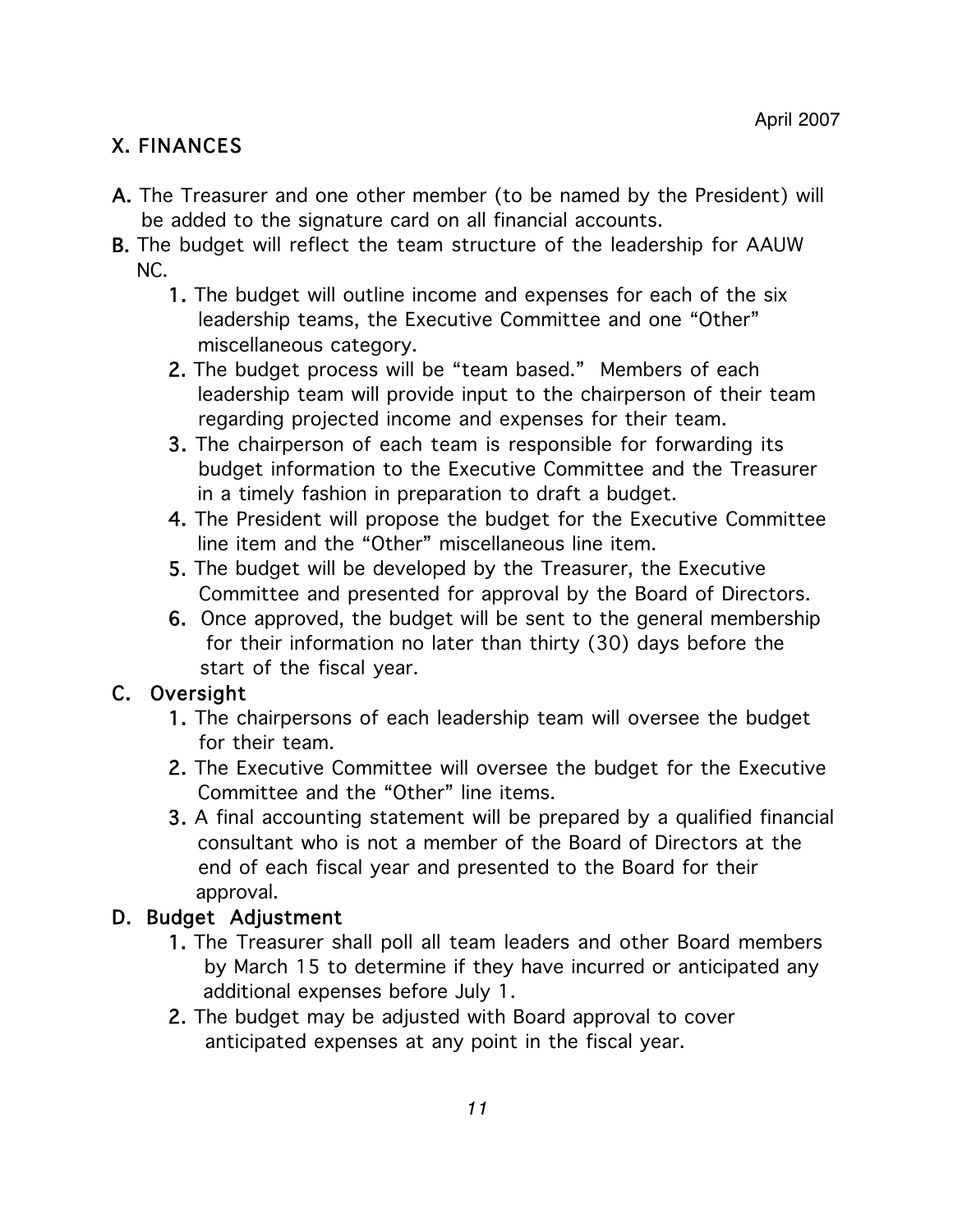3. The budget adjustment will be recommended by the Treasurer and acted upon by the Executive Committee.

### E. Reimbursement for Bills

- 1. All bills must be submitted for reimbursement within 45 days of incurring the expense. All expense statements, including Newsletter expenses, must be presented for reimbursement by June 30 of each year. None will be honored after that date.
- 2. Bills for expenses incurred by any leadership team member may be submitted by individual team members with the written approval of her/his leadership team chairperson (signature or email confirmation of approval).
- 3. Leadership team expenses may include team member travel, lodging, postage, phone calls, duplication, etc., incurred by team members and shall be charged to that team's budgeted line item.
- 4. Bills for expenses incurred by any Board member may include travel, lodging, postage, phone calls, duplication, etc., and shall be charged to the appropriate line item.
- 5. In the event that a leadership team member is also a Board member but not a member of the Executive Committee, the Treasurer will determine whether the expenses incurred are charged to either the Leadership Team Account or to the "Other" expense account.
- 6. All "Other" expenses projected in the budget may include travel, lodging, postage, phone calls, duplication, etc., for any Board member.
- 7. Executive Committee and all "Other" expenses must be approved by the President (President's signature or email confirmation of approval).
- 8. Executive Committee and all other expenses will be charged to the appropriate line item.
- 9. Reimbursements not covered by current policy may be reimbursed with the approval of the Executive Committee.

### F. Allowable Expenses

- 1. Reimbursement for approved mileage for elected and appointed officers and leadership team members shall be at the volunteer IRS rate for the round trip mileage.
- 2. Reimbursement for approved lodging for elected, appointed officers and leadership team chairpersons or their team representative to attend board meetings and convention shall be \$35/night.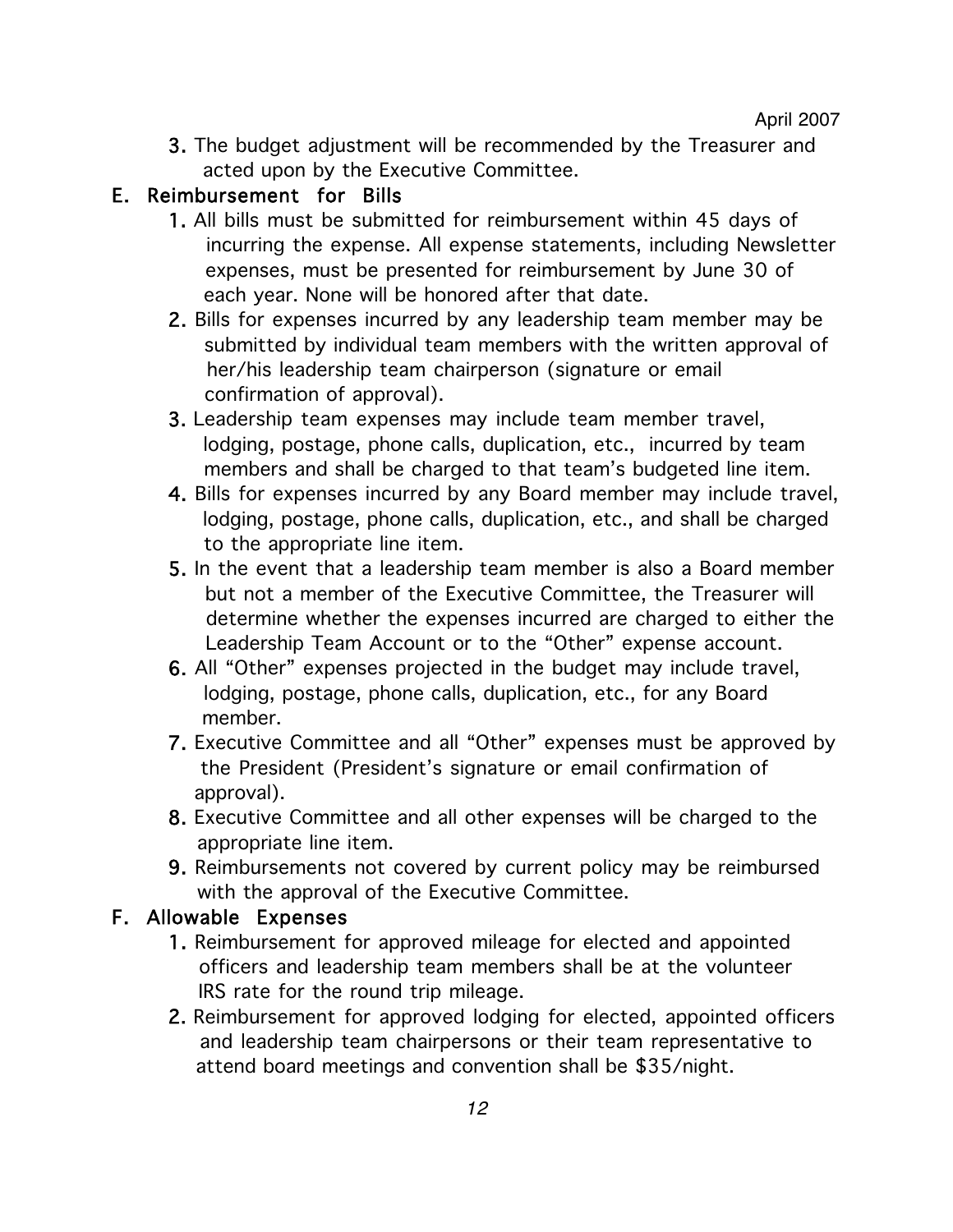April 2007

- 3. Expenses incurred by the Executive Committee in carrying out their duties shall be charged to the Executive Committee account.
- 4. All other allowable expenses not included in (1) (3) above shall be charged to the miscellaneous account.

### G. Expenditures of Savings Funds

Savings funds may be spent in keeping with their designations by action of the Executive Committee except that Board approval shall be secured for expenditures exceeding \$500.

### H. Budgeted Monies for State Elected and Appointed Officers and Chairs Attending Association Conventions, Regional Conferences

- 1. The President is the first delegate. The State shall pay the President's Association Convention and Regional Conference expenses for shared lodging, economical travel, and all registration fees as budgeted. Meals will be at the President's own expense.
- 2. Expenses for all other Executive Committee members attending Association Convention and Regional Conference shall be included in the budget for the Executive Committee to the extent that the budget allows in any one year.
- 3. Any portion of the funds budgeted for incoming or continuing members of the Executive Committee to attend Association Convention and Regional Conference which are not used for that purpose in any one year may be reallocated to other Board members to attend Convention in that same year.
- 4. Any funds budgeted to cover expenses for any Board member to attend Association Convention and Regional Conference which have not been used for this purpose may be reallocated by the Executive Committee.

### I. Fundraising

- 1. All fundraising activities will be guided by the recommendations of the Fundraising Leadership Team whose recommendations must be approved by the Board of Directors.
- 2. All proceeds from fundraising shall be reported as income and broken down on the Treasurer's report to show the source of the funds (e.g. sales of pins, 50-50 raffle, AAUW NC 100 Club), etc..
- 3. Any fundraising income that is earmarked for a special purpose (e.g. SAR, officer expenses where the officer donates the money to the 100 Club rather than claiming reimbursement) shall be reported as an expense in the current year on the appropriate line on the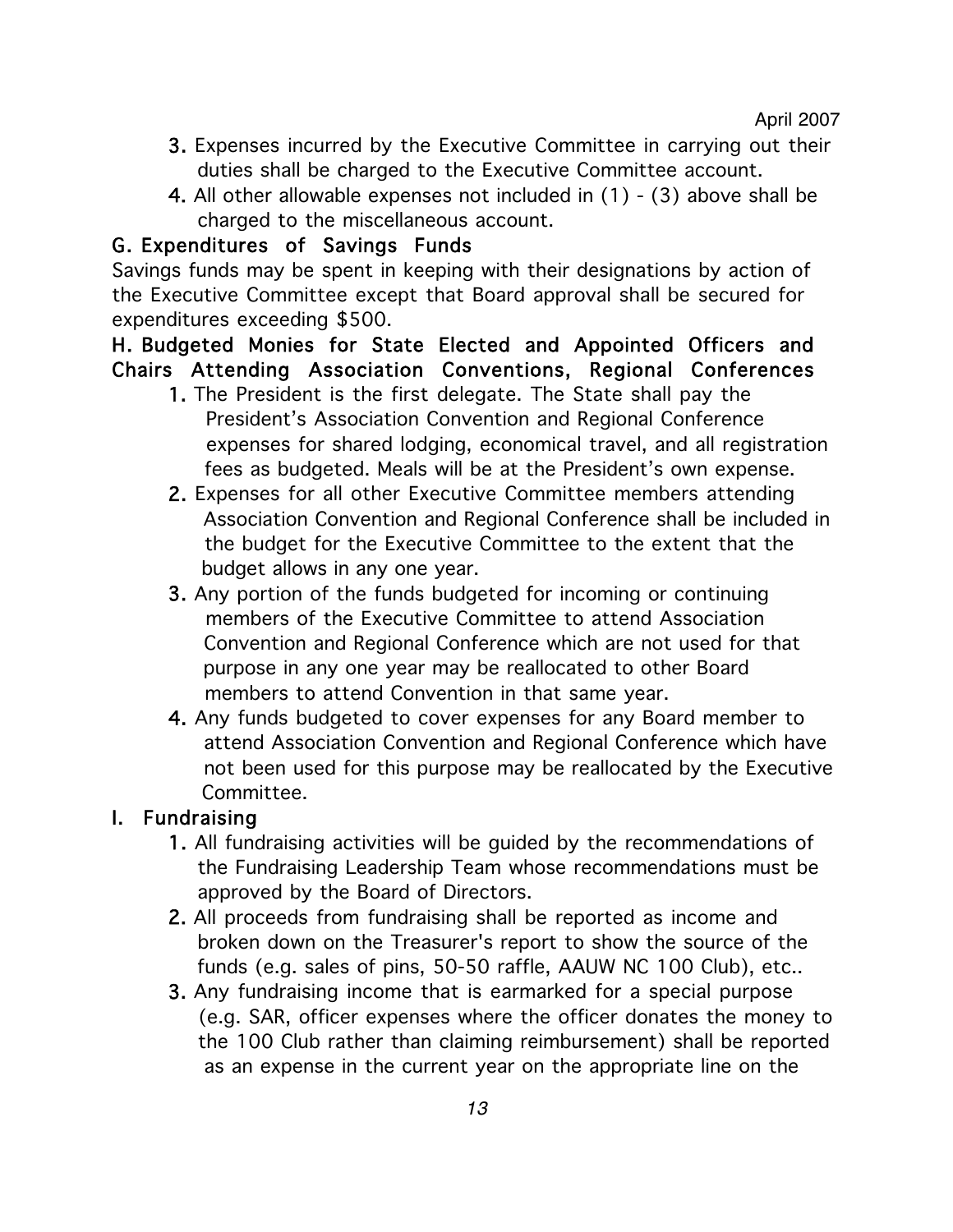Treasurer's report.

## J. Dues Schedule

The state dues/fees for 2006-2007:

- \$ 11 for branch members
- \$ 11 for members-at-large joining the state
- \$ 0 for College/University members and representatives of College/University members who join branches
- \$ 0 for student affiliates of branches and student affiliates-at large.

These fees will remain in effect until explicitly changed. This section will be updated if that occurs.

# XI. BRANCHES

# A. Branch President

The Branch President shall:

- 1. be the official representative of the branch in the activities of the State and Association on all levels. A Branch President who is unable to attend the State Board meeting may appoint a member of AAUW NC to represent the Branch President. The appointee will have the privilege of speaking and voting on issues.
- 2. send to the President of the State the names and addresses of all officers and committee chairs no later than June 1.
- 3. file a narrative annual report in a requested format no later than June 1 with the State President covering the activities of the branch.
- 4. be responsible for updating branch bylaws after each Association convention and submitting them as instructed to the coordinator designated by the President before the December 1 deadline. If branch bylaws are not approved by February 1, the privilege of voting on any and all matters at State and Association Conventions and/or State Board of Directors meetings shall be suspended. Voting privileges shall be reinstated upon approval of branch bylaws.
- 5. assume the responsibility for bringing branch bylaws into conformity with the bylaws of the State after each State Convention.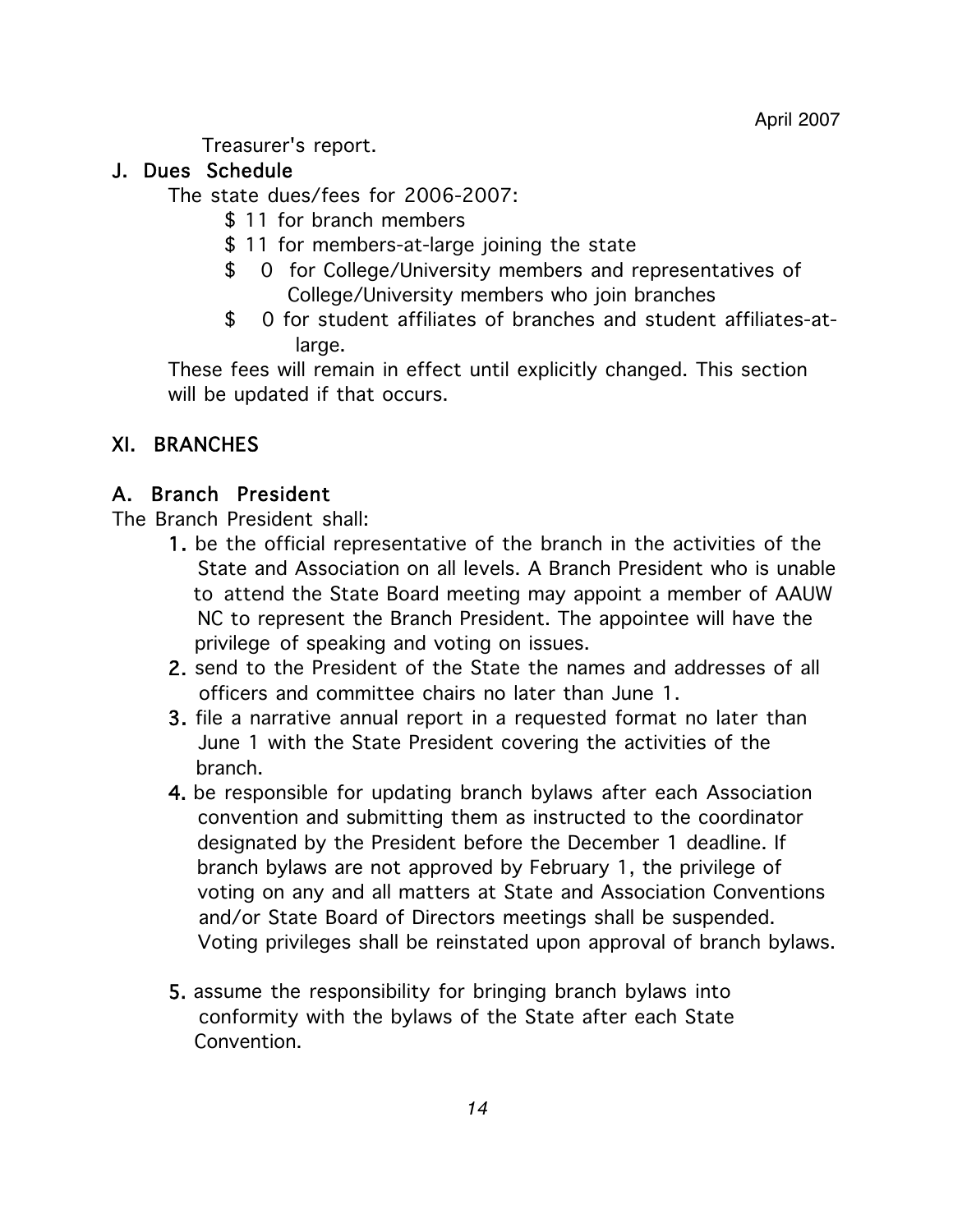- 6. send to the State President prior to the State Convention a list of candidates for appointive officers together with a statement of their qualifications.
- 7. send a copy of the branch yearbook to the State President, Membership Vice President, Program Vice President and State Newsletter Editor as soon as copies are distributed to the branch membership.

# B. Branch Treasurer

Unless otherwise authorized by the AAUW Board of Directors, the Branch Treasurer shall send state dues to the State Treasurer, postmarked no later than July 1. Dues received after July 1 for late renewals or for new members shall be forwarded immediately.

# C. Duties of Other Branch Officers and Chairs

Branch officers and committee chairs shall make reports as may be required by a member of the State Board of Directors or by a special committee chair.

# D. New Branches

- 1. A new branch will function upon notification from Association that all qualifications have been met. It will receive recognition at the following State Convention.
- 2. Forming branches are encouraged to have their membership join the Association and the state as soon as possible.
- 3. If a branch is not chartered within a year after approval by the Board of Directors, the Board shall review the request.
- 4. If there is difficulty opening a bank account, the State can help arrange a method to cover publicity and meeting expenses until such time as the branch is officially recognized.
- 5. A travel grant to State Convention in the amount of \$50 is to be given to each new branch that has been chartered since the last convention.

### E. Branch Board of Directors

In the event that a State Board member is not a member of the branch, the State strongly urges that the State Board member be made a non-voting member of the Branch Board of Directors.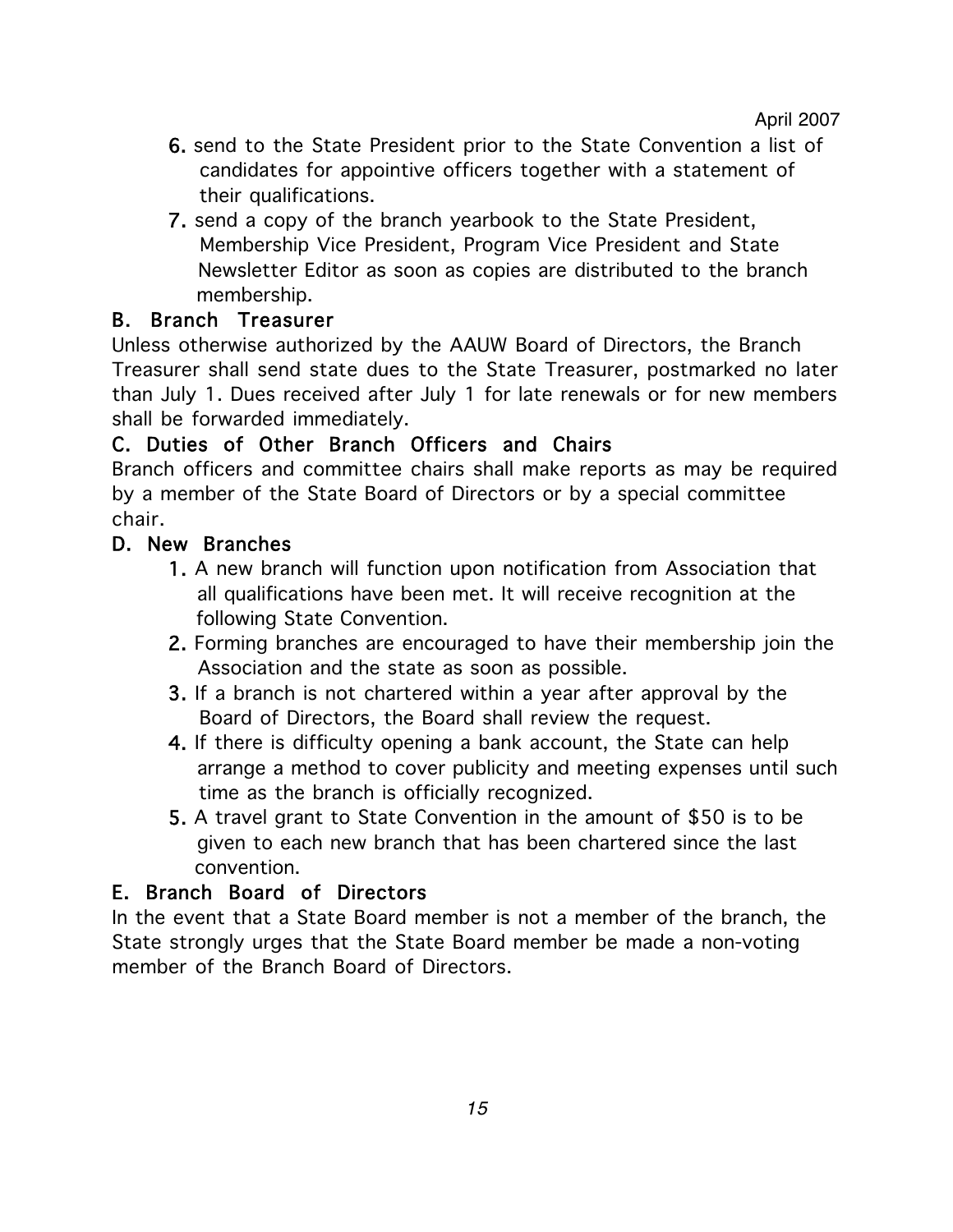# XII. COMMUNICATION

Most communication-related activities conducted on behalf of AAUW NC will be guided by the recommendations of the Communications Leadership Team whose recommendations must be approved by the Board of Directors. In consultation with the Communications Leadership Team, the President will appoint a Newsletter Editor and assign responsibilities for maintaining the web site.

### A. Minutes

All Convention minutes, Executive Committee minutes and Board minutes will be reviewed and approved by a reading committee appointed by the President, and posted as soon as possible.

### **B. Newsletter**

- 1. AAUW NC will use a print medium (currently the Tar Heel News newsletter) to disseminate reports and other information to the general membership and the public.
- 2. The President and the Newsletter Editor, in consultation with the Communications Leadership Team, shall determine the dates for publication of the Tar Heel News, including the issue which must be mailed within a minimum of six weeks before the State Convention.
- 3. The President and the Newsletter Editor, in consultation with the Communications Leadership Team, may recommend changes in the distribution of the Tar Heel News to the general membership and to MAL<sub>S</sub>

### C. Web Site

- 1. State officers and chairpersons of leadership teams will utilize the AAUW NC web site for reports and other information.
- 2. The President and Newsletter Editor, in consultation with the Communications Leadership Team, shall determine the design of the web site. The President will assign responsibilities for maintaining the State web site.
- 3. The President and the Newsletter Editor, in consultation with the Communications Leadership Team, may recommend changes in the design, format and management of the web site.

### D. Correspondence

Copies of correspondence that are sent by State officers and committee chairs to their branch counterparts and committees shall also be sent to the State President.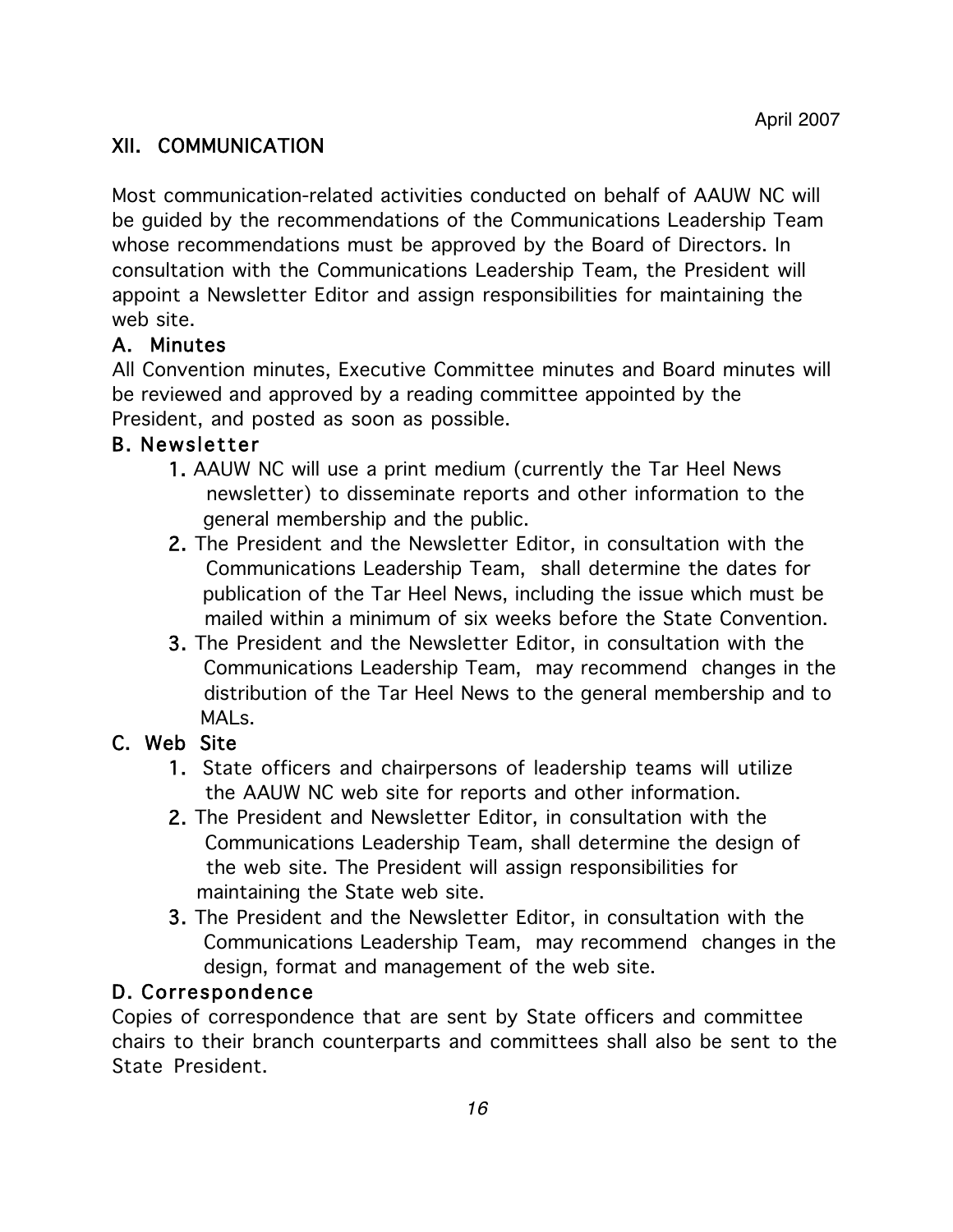### E. Telephone Information

- 1. The state shall maintain a toll free telephone line to provide information about AAUW NC which is accessible to the general public as well as the AAUW NC membership.
- 2. The Administrative Leadership Team will assume responsibilities for maintaining and monitoring the AAUW NC toll free telephone line.

### XIII. EDUCATIONAL FOUNDATION PROGRAMS

### A. Criteria for Gifts and Donations

1. Educational Foundation

 All Educational Foundation-related, named gift/donation activities will be guided by the recommendations of the Fundraising Leadership Team whose recommendations must be approved by the Board of Directors.

2. Gift Honoring Outgoing President

 At least \$1000 of the undesignated amount sent, in even-numbered years, to the State Educational Foundation Committee Chair may be designated a Named Gift honoring the outgoing State President.

### 3. Memorial Gifts

 In the event of the death of a member of the Board of Directors or Past President of the State, the Fundraising Leadership Team may propose a process to collect "in remembrance" gifts for current Board Members and Past Presidents. These gifts may come from individuals, branches or from the AAUW NC treasury. These gifts shall be contributed to the Educational Foundation Program in their names. A note shall be sent to the family informing them of the gift.

### B. Other Gift Priorities

- 1. The Fundraising Leadership Team will prepare a specific list of gift and donation opportunities at the state and national level that is of interest to AAUW NC members.
- 2. The list will be sent to all AAUW NC branches early in each calendar year.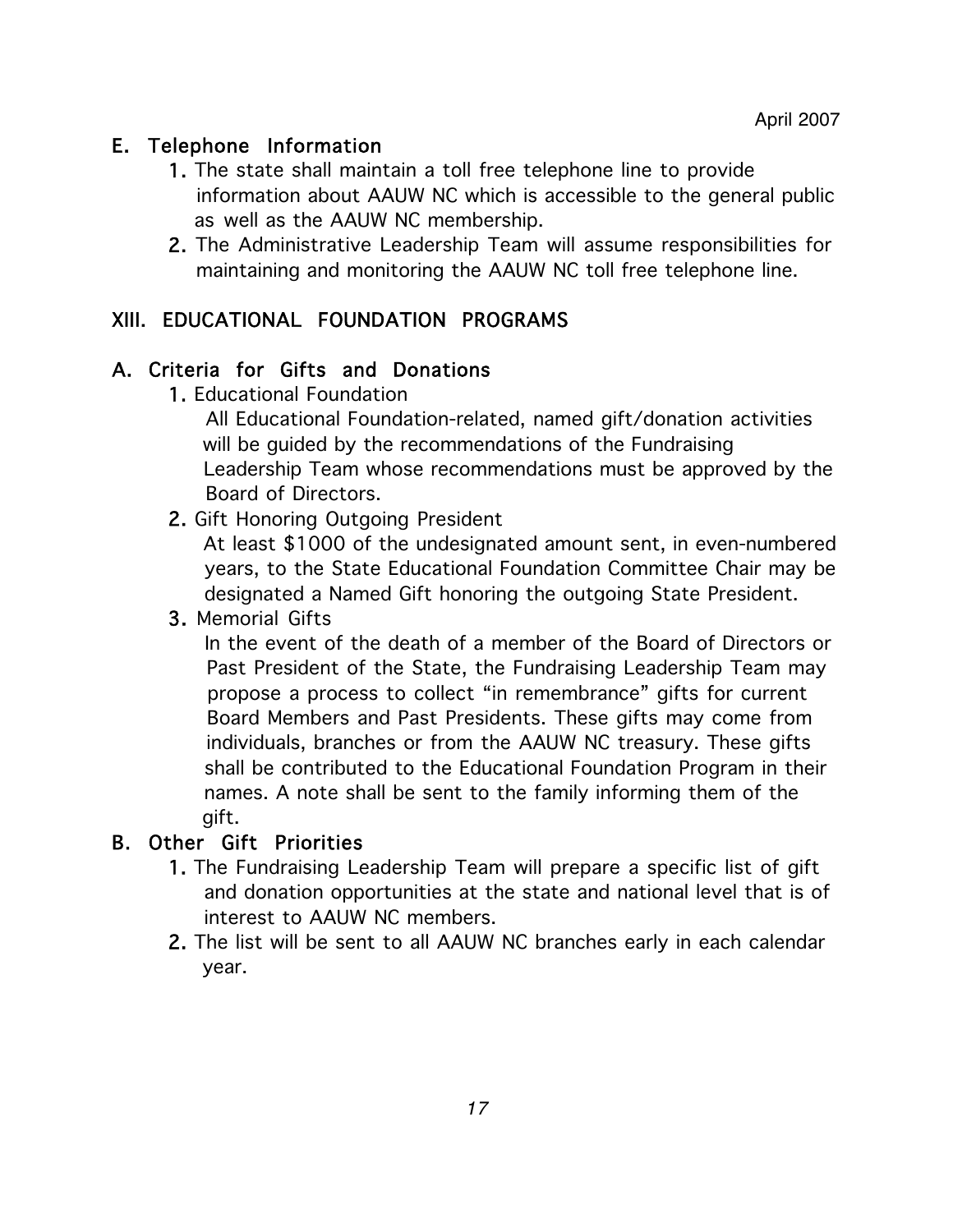## XIV. ELECTRONIC COMMUNICATION

- A. Mailing lists sponsored by AAUW NC will conform to the following policies:
	- 1. Messages will include only AAUW business.
	- 2. Messages will not contain jokes, chain letters, junk mail, personal messages or solicitations.
	- 3. The lists will not be used to campaign for AAUW elected or appointed office.
- B. Subscription to the AAUW NC mailing lists will be approved on request for
	- 1. Members of AAUW NC.
	- 2. Association Members-at-Large residing in NC.
	- 3. Faculty and staff of Association College/University members in AAUW NC.
	- 4. Officers and committee members of the Association, Educational Foundation or Legal Advocacy Fund who abide by XIV: A 1 of these policies.

C. AAUW NC Board members may be subscribed to the list(s) without their explicit permission. Anyone may unsubscribe without administrator intervention. The mailing lists will be verified annually to remove lapsed members.

D. The AAUW NC web site will publish personal information with the following guidelines/restrictions:

- 1. Names, phone numbers and e-mail addresses will be made available to the public for the following officers: AAUW NC elected and appointed officers and Presidents and Membership Vice Presidents for AAUW NC branches.
- 2. Names, addresses, phone numbers and e-mail addresses of all AAUW NC State officers, all leadership team members and branch officers will be posted to the web in a password protected area of the web site. The password will be distributed to the e-mail list and to any AAUW NC member on request.
- 3. Pictures taken at AAUW events may be posted on the AAUW NC web site without the permission of the people appearing in the pictures. When a picture has been "posed," names of those appearing in the picture may also be posted, but names will not be added to "candid" shots unless explicit permission has been received from those appearing in the picture.